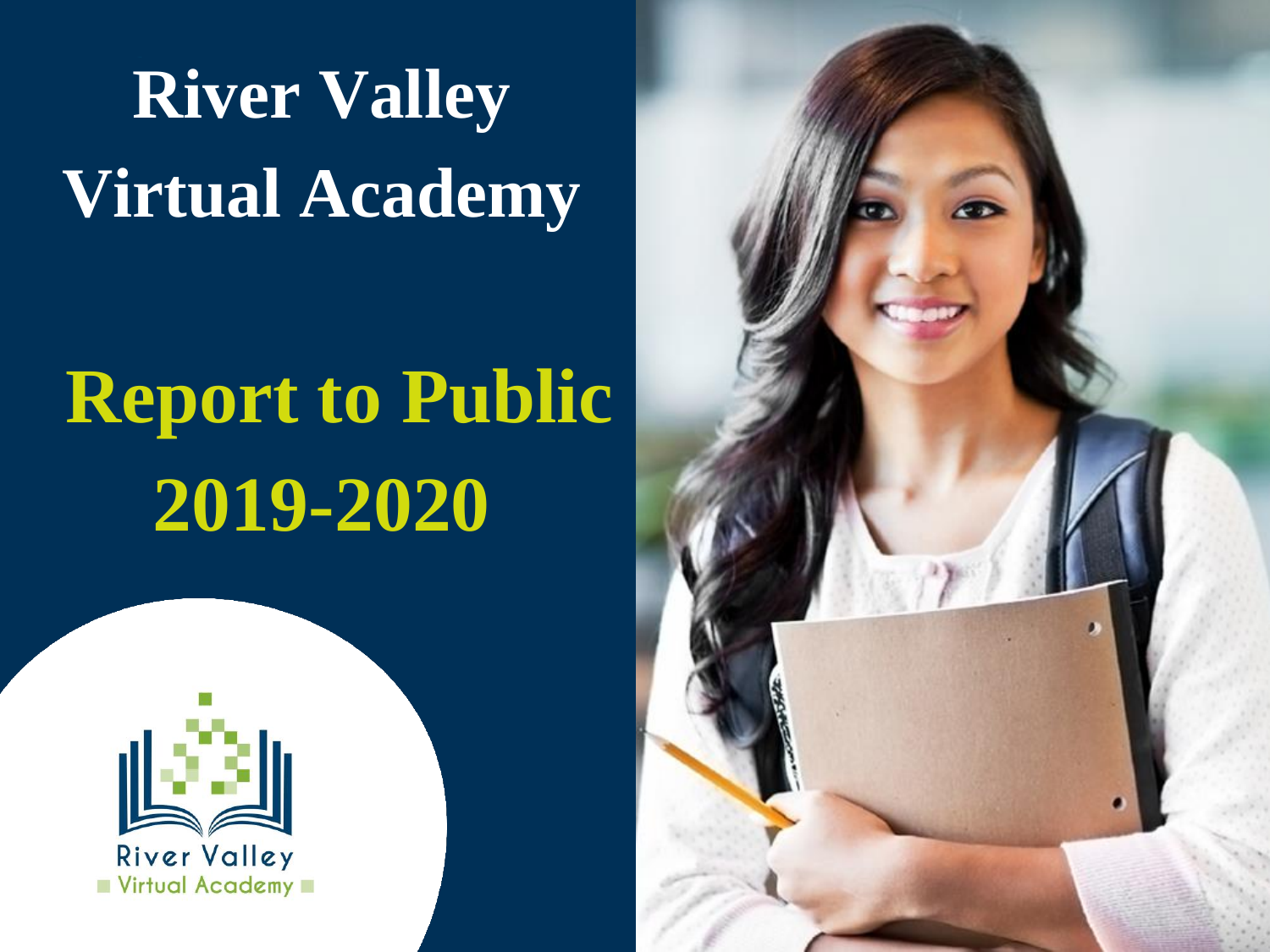[Chemical Compounds]

Water

# **Charter Goals**

**MENT & BEBBB**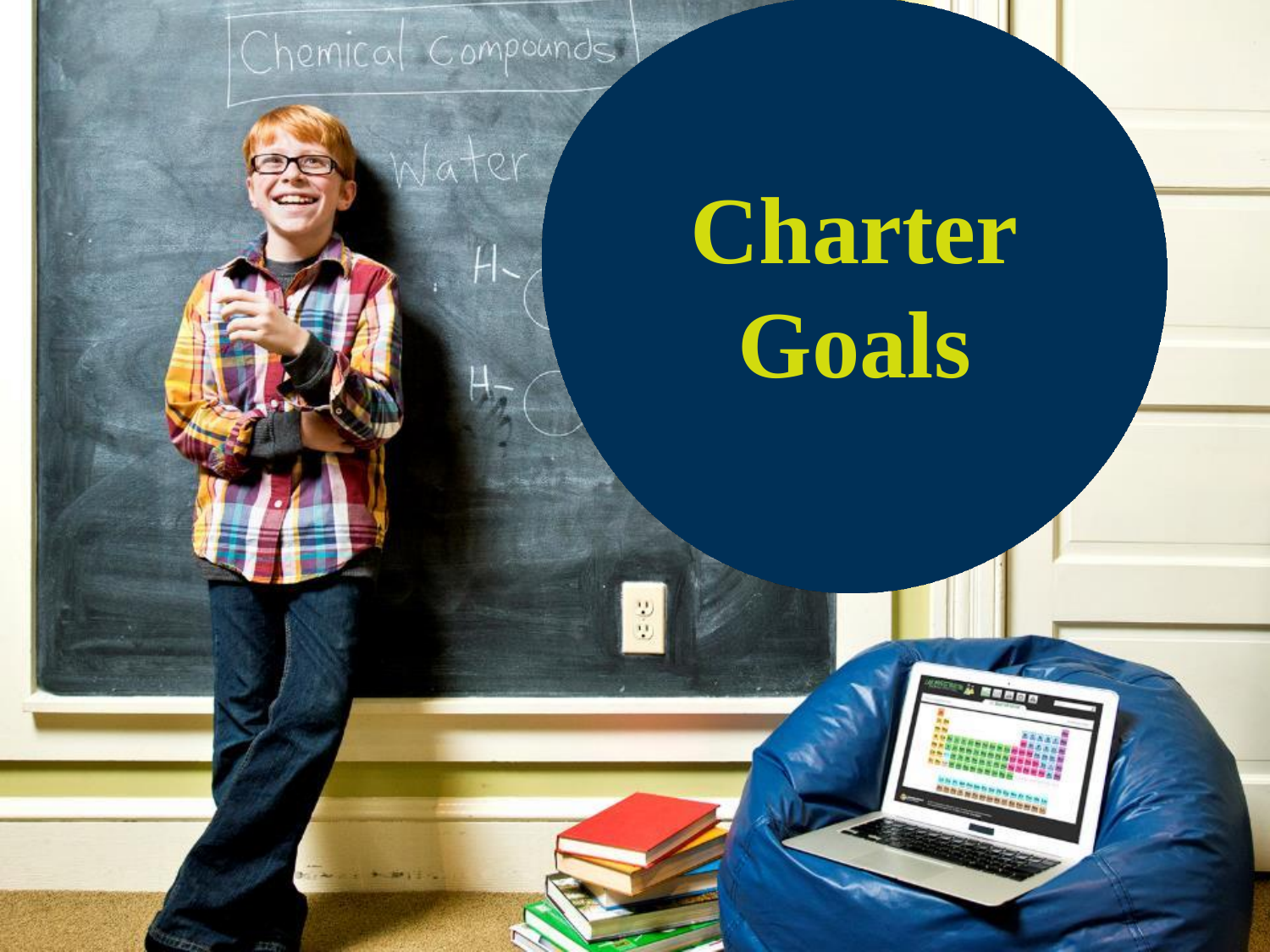| <b>GOAL</b>                                                                                   | <b>Assessment Instrument for</b>  | <b>Performance Level that</b>                                                                                                                 | <b>When Attainment of the Goal</b>                                                                                                                                   |
|-----------------------------------------------------------------------------------------------|-----------------------------------|-----------------------------------------------------------------------------------------------------------------------------------------------|----------------------------------------------------------------------------------------------------------------------------------------------------------------------|
|                                                                                               | <b>Measuring Performance</b>      | <b>Demonstrates Achievement</b>                                                                                                               | <b>Will Be Assessed</b>                                                                                                                                              |
| <b>RVVA students will</b><br>attain proficiency in<br>reading, English, math,<br>and science. | <b>State Mandated Assessments</b> | RVVA students will meet or<br>exceed the State average<br>number of students scoring<br>proficient in reading, English,<br>math, and science. | Goal will be assessed annually to<br>denote progress, and attainment<br>will be 2021-2022 at the end of<br>the year with full implementation<br>of the K-12 program. |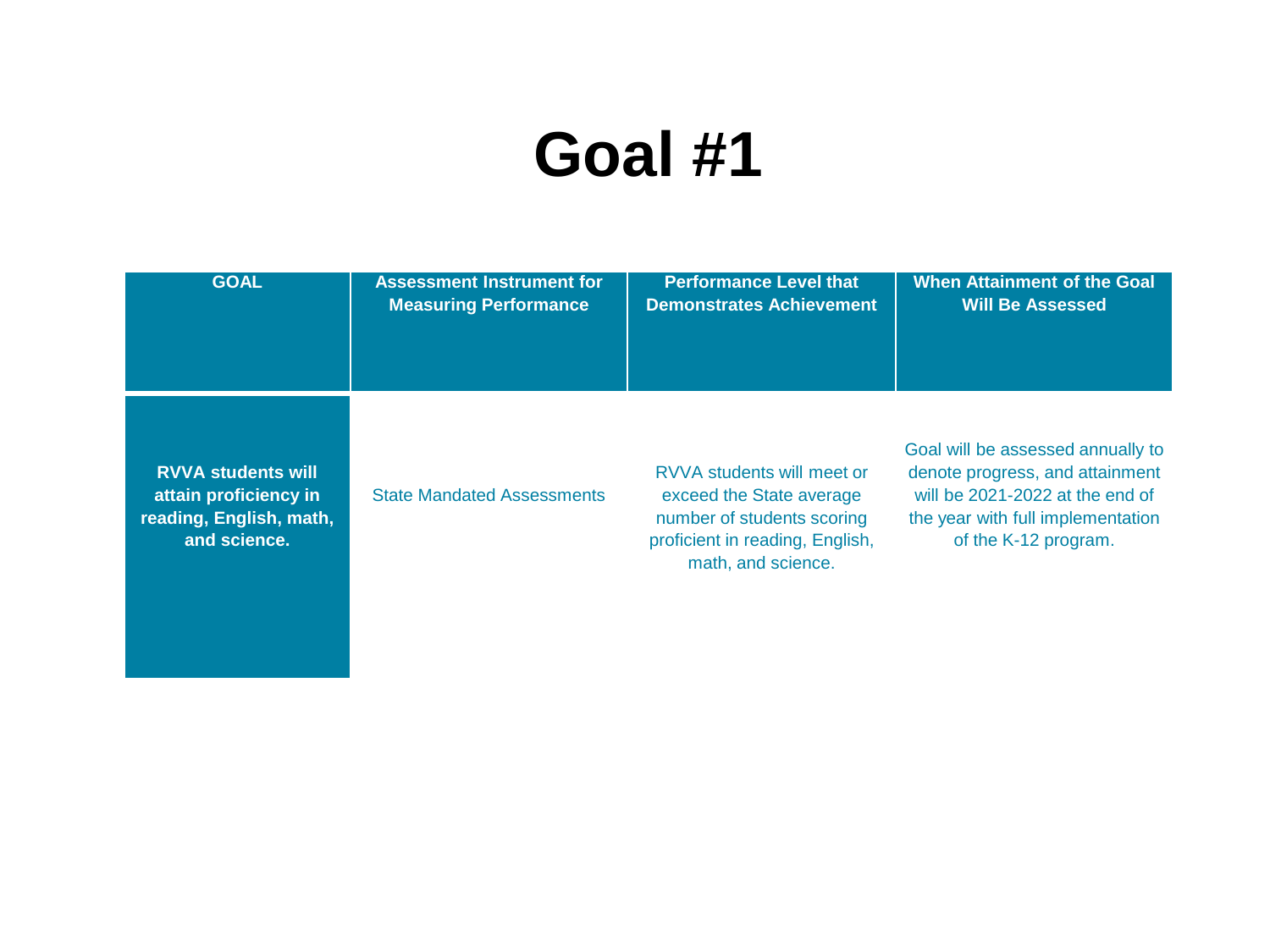#### **Goal #1 Grades 3 - 10**

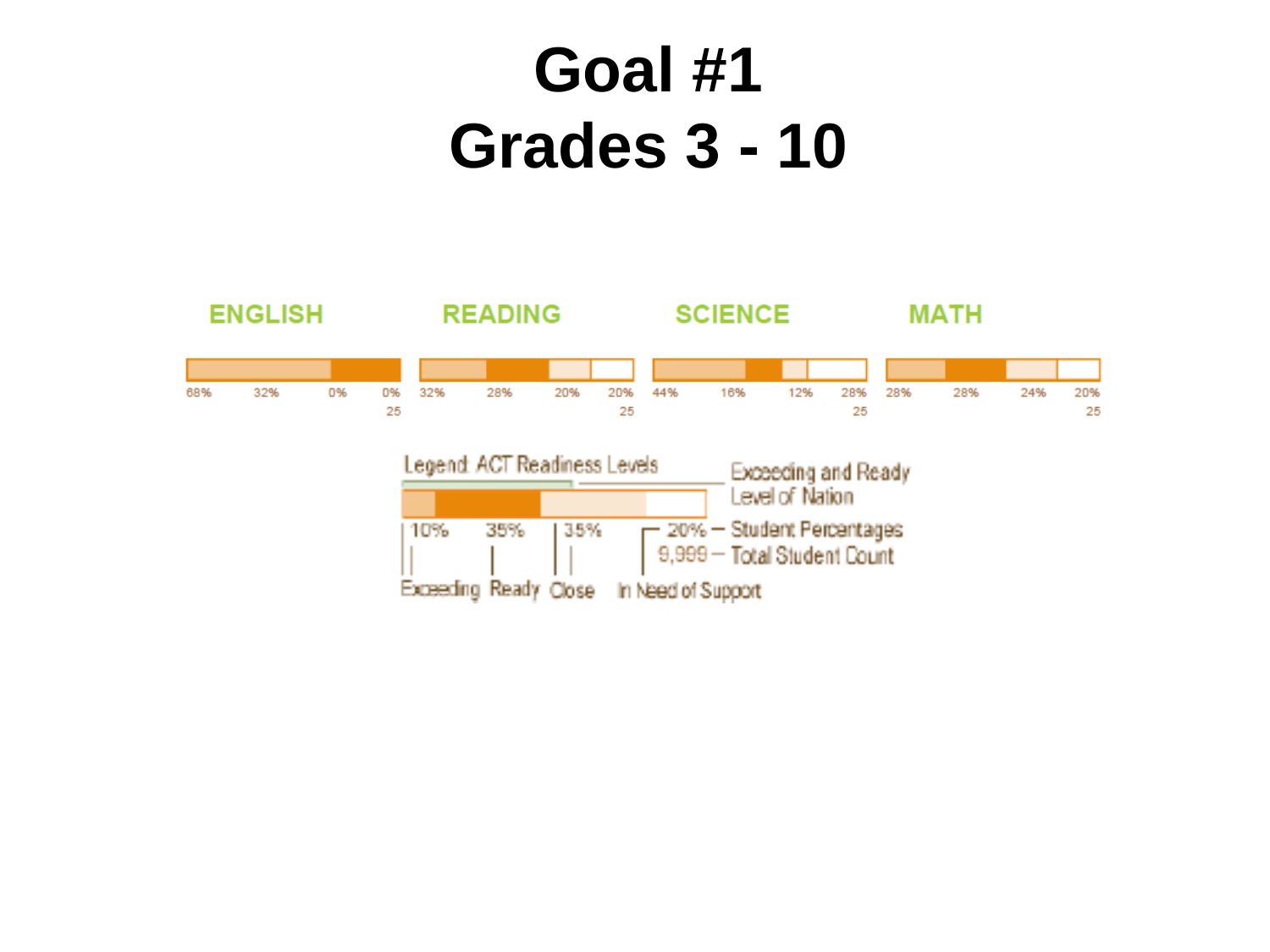### **Goal #1 Grades 3 - 10**

| <b>Grade</b>    | <b>RVVA</b><br><b>English</b> | <b>RVVA</b><br><b>Reading</b> | <b>RVVA</b><br><b>Science</b> | <b>RVVA</b><br><b>Math</b> | <b>State</b><br><b>English</b> | <b>State</b><br><b>Reading</b> | <b>State</b><br>Science | <b>State</b><br><b>Math</b> |
|-----------------|-------------------------------|-------------------------------|-------------------------------|----------------------------|--------------------------------|--------------------------------|-------------------------|-----------------------------|
| 3               | 100%                          | 50%                           | 50%                           | 50%                        | 72%                            | 38%                            | 39%                     | 62%                         |
| $\overline{4}$  | 100%                          | 0%                            | $0\%$                         | $0\%$                      | 69%                            | 45%                            | 42%                     | 53%                         |
| $5\overline{)}$ | 100%                          | 100%                          | 100%                          | 100%                       | 73%                            | 41%                            | 40%                     | 49%                         |
| $6\phantom{1}6$ | 100%                          | 66%                           | 67%                           | 66%                        | 72%                            | 43%                            | 45%                     | 53%                         |
| $\overline{7}$  | 100%                          | 50%                           | 50%                           | $0\%$                      | 78%                            | 39%                            | 42%                     | 47%                         |
| 8               | 100%                          | 100%                          | 100%                          | 100%                       | 74%                            | 53%                            | 42%                     | 47%                         |
| 9               | 100%                          | 80%                           | 100%                          | 60%                        | 58%                            | 37%                            | 35%                     | 35%                         |
| 10              | 100%                          | 43%                           | 57%                           | 58%                        | 59%                            | 32%                            | 33%                     | 29%                         |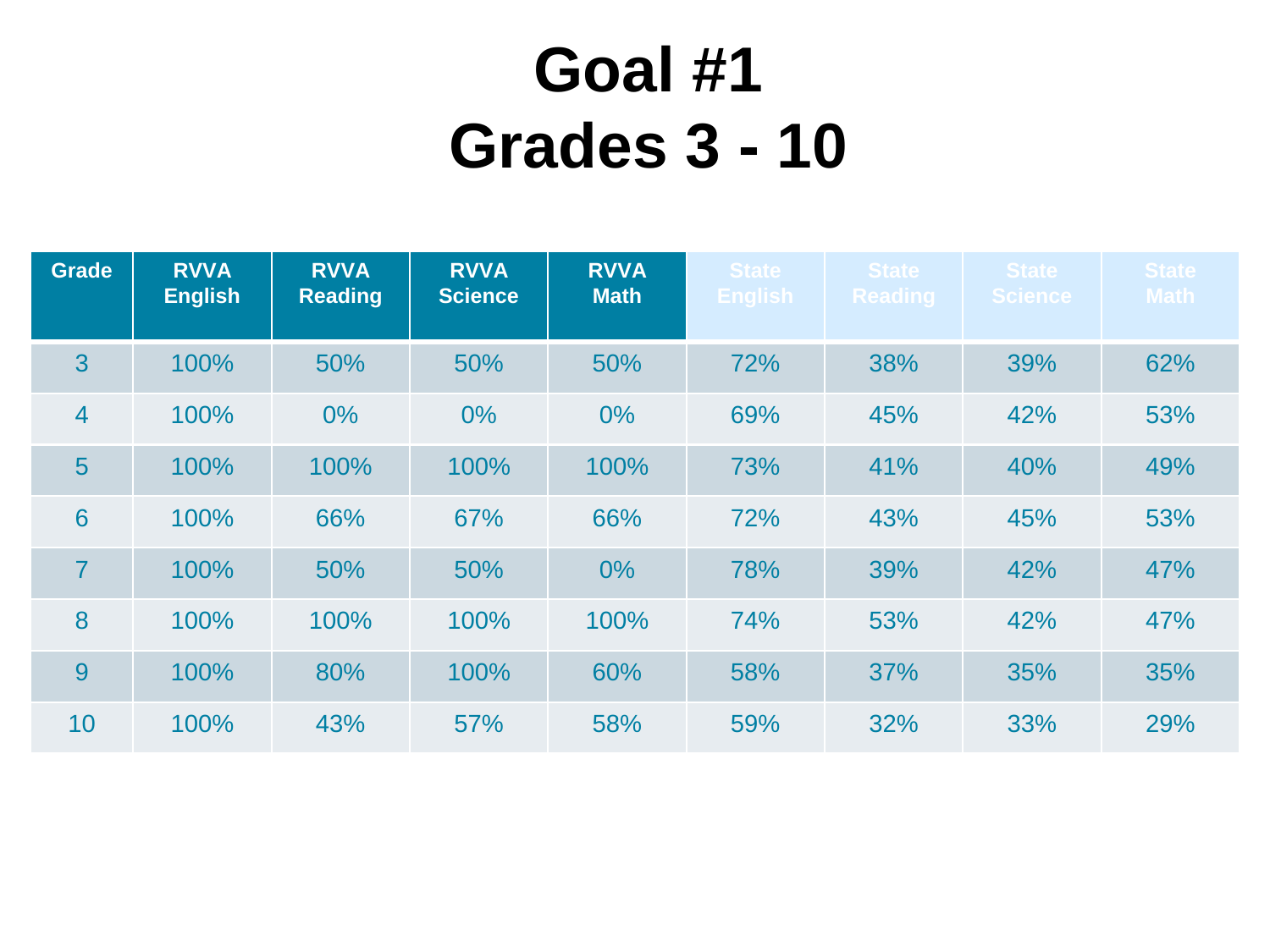| <b>GOAL</b>                                                                             | <b>Assessment Instrument for</b> | <b>Performance Level that</b>                                                                 | When Attainment of the Goal                                                                                                              |
|-----------------------------------------------------------------------------------------|----------------------------------|-----------------------------------------------------------------------------------------------|------------------------------------------------------------------------------------------------------------------------------------------|
|                                                                                         | <b>Measuring Performance</b>     | <b>Demonstrates Achievement</b>                                                               | <b>Will Be Assessed</b>                                                                                                                  |
| <b>RVVA students will</b><br>develop an ILP to<br>support academic and<br>career goals. | <b>RVVA ILP Records</b>          | 99% of RVVA students will<br>develop an ILP to support<br>their academic and career<br>goals. | 2019-2020 school year<br>(year three)<br>Each year progress toward<br>the goal will be monitored to<br>ensure attainment of the<br>goal. |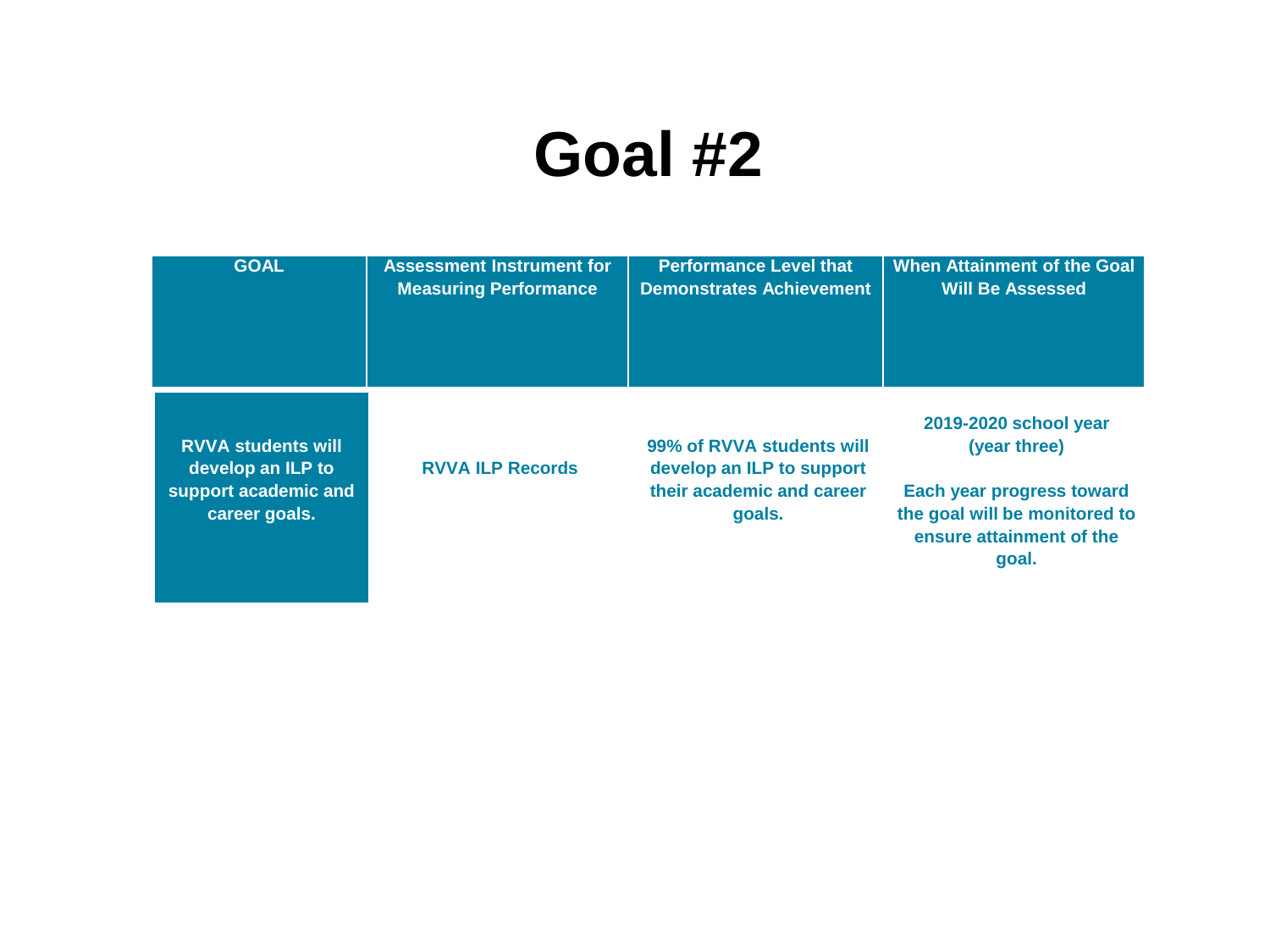#### **Goal #2 Individual Learning Plans**

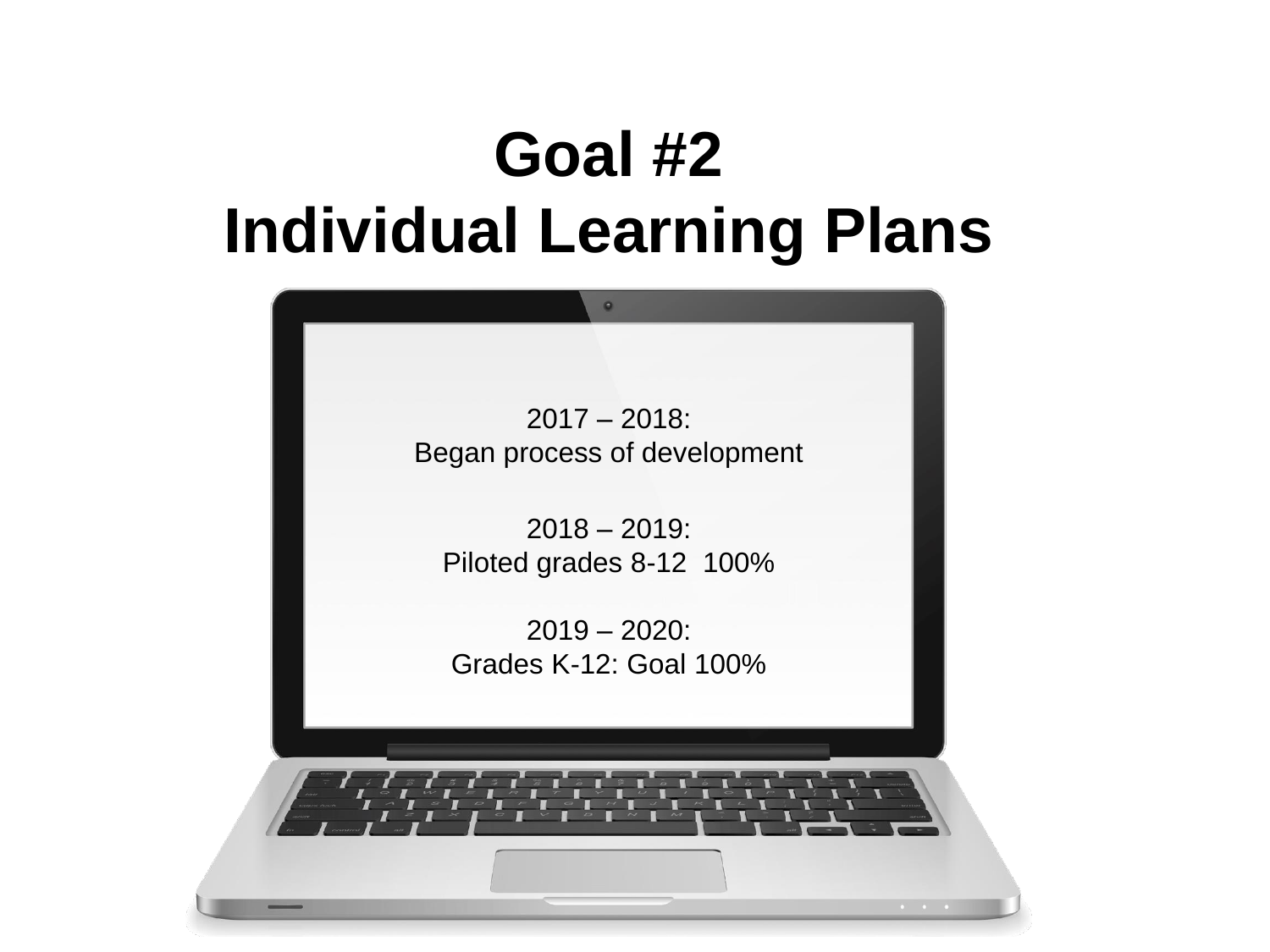| <b>GOAL</b>                                                                                                                                                                                  | <b>Assessment Instrument for</b>                  | <b>Performance Level that</b>                                                                                                                                                          | <b>When Attainment of the Goal</b>                                                                                                       |
|----------------------------------------------------------------------------------------------------------------------------------------------------------------------------------------------|---------------------------------------------------|----------------------------------------------------------------------------------------------------------------------------------------------------------------------------------------|------------------------------------------------------------------------------------------------------------------------------------------|
|                                                                                                                                                                                              | <b>Measuring Performance</b>                      | <b>Demonstrates Achievement</b>                                                                                                                                                        | <b>Will Be Assessed</b>                                                                                                                  |
| <b>RVVA students will</b><br>participate in<br>enrichment activities<br>including field<br>experiences,<br>community service<br>projects or integrated<br>units of study each<br>nine weeks. | <b>RVVA Enrichment Activity</b><br><b>Records</b> | 95% of RVVA students will<br>participate in enrichment<br>activities including field<br>experiences, community<br>service projects or<br>integrated units of study<br>each nine weeks. | 2019-2020 school year<br>(year three)<br>Each year progress toward<br>the goal will be monitored to<br>ensure attainment of the<br>goal. |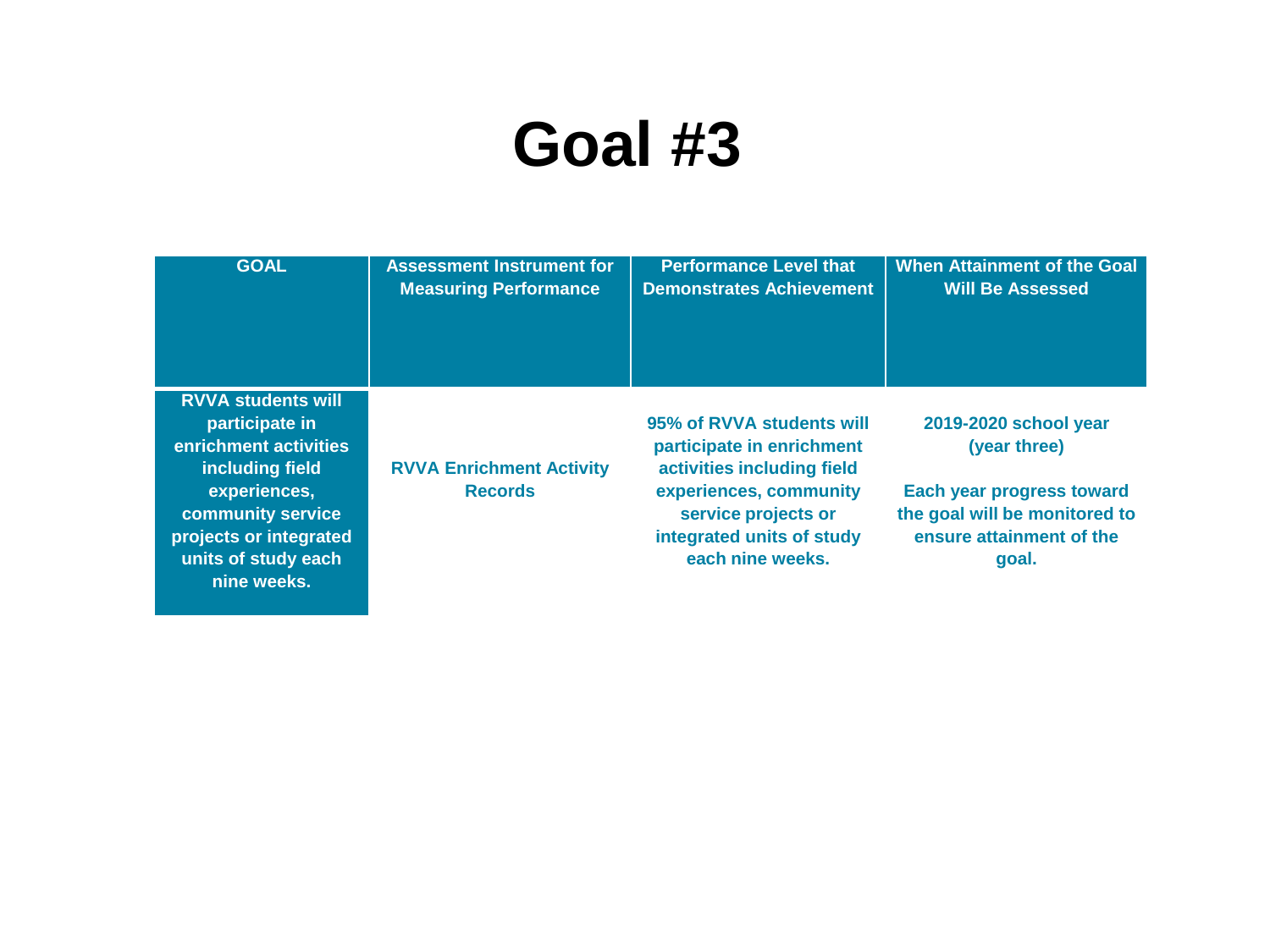#### **Goal #3 Enrichment Activities**

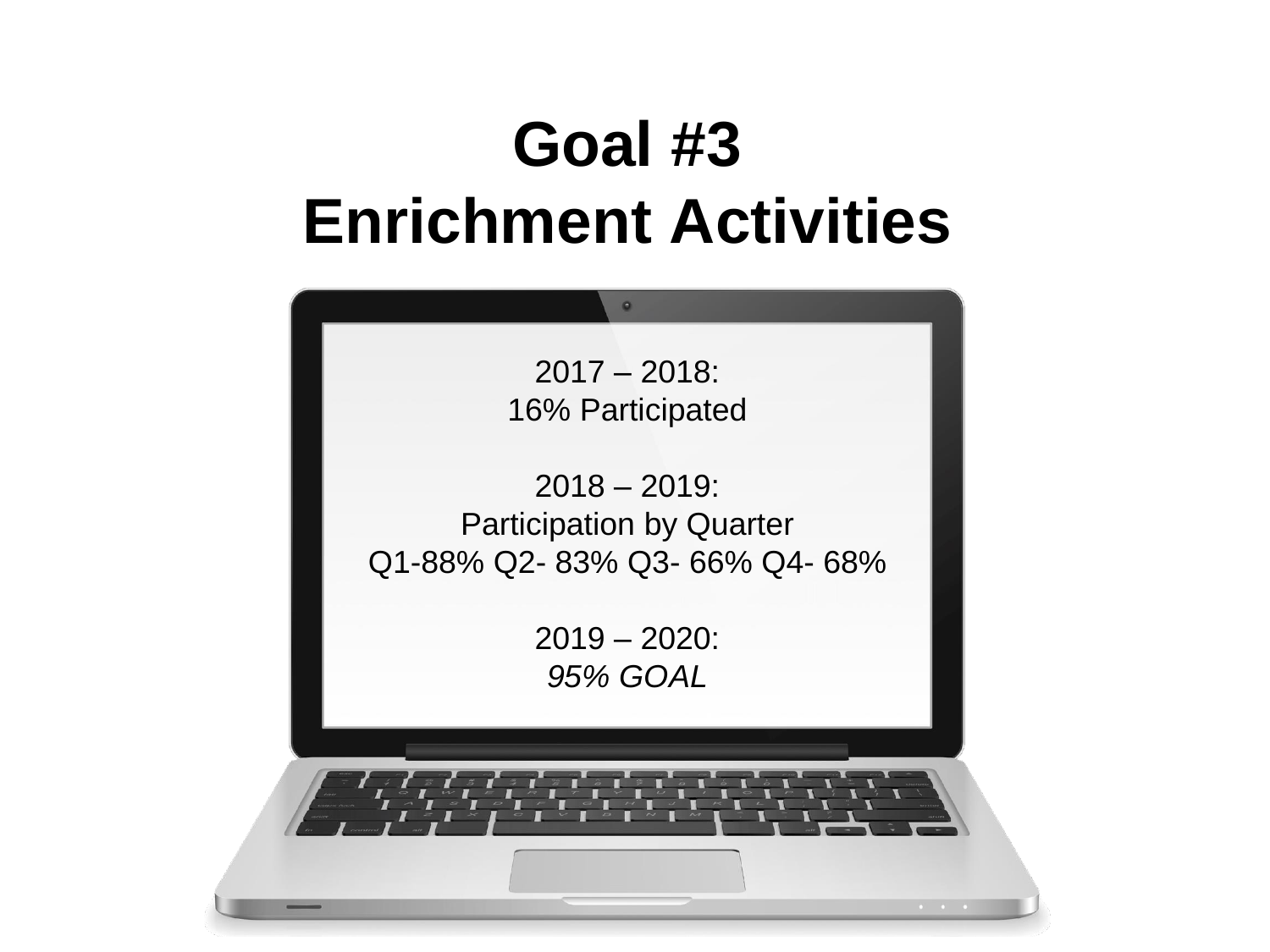| <b>GOAL</b>                                                                                     | <b>Assessment Instrument for</b> | <b>Performance Level that</b>                                                                                                           | <b>When Attainment of the Goal</b>                                                                                                                                              |
|-------------------------------------------------------------------------------------------------|----------------------------------|-----------------------------------------------------------------------------------------------------------------------------------------|---------------------------------------------------------------------------------------------------------------------------------------------------------------------------------|
|                                                                                                 | <b>Measuring Performance</b>     | <b>Demonstrates Achievement</b>                                                                                                         | <b>Will Be Assessed</b>                                                                                                                                                         |
| <b>RVVA students will</b><br>take college entrance<br>exams by the end of<br>their senior year. | <b>ACT and/or SAT Exam</b>       | The number of RVVA<br>students who take the ACT<br>will be at or above the<br>State/local average number<br>of students taking the ACT. | <b>Goal will be assessed</b><br>annually to denote progress,<br>and attainment will be 2021-<br>2022 at the end of the year<br>with full implementation of<br>the K-12 program. |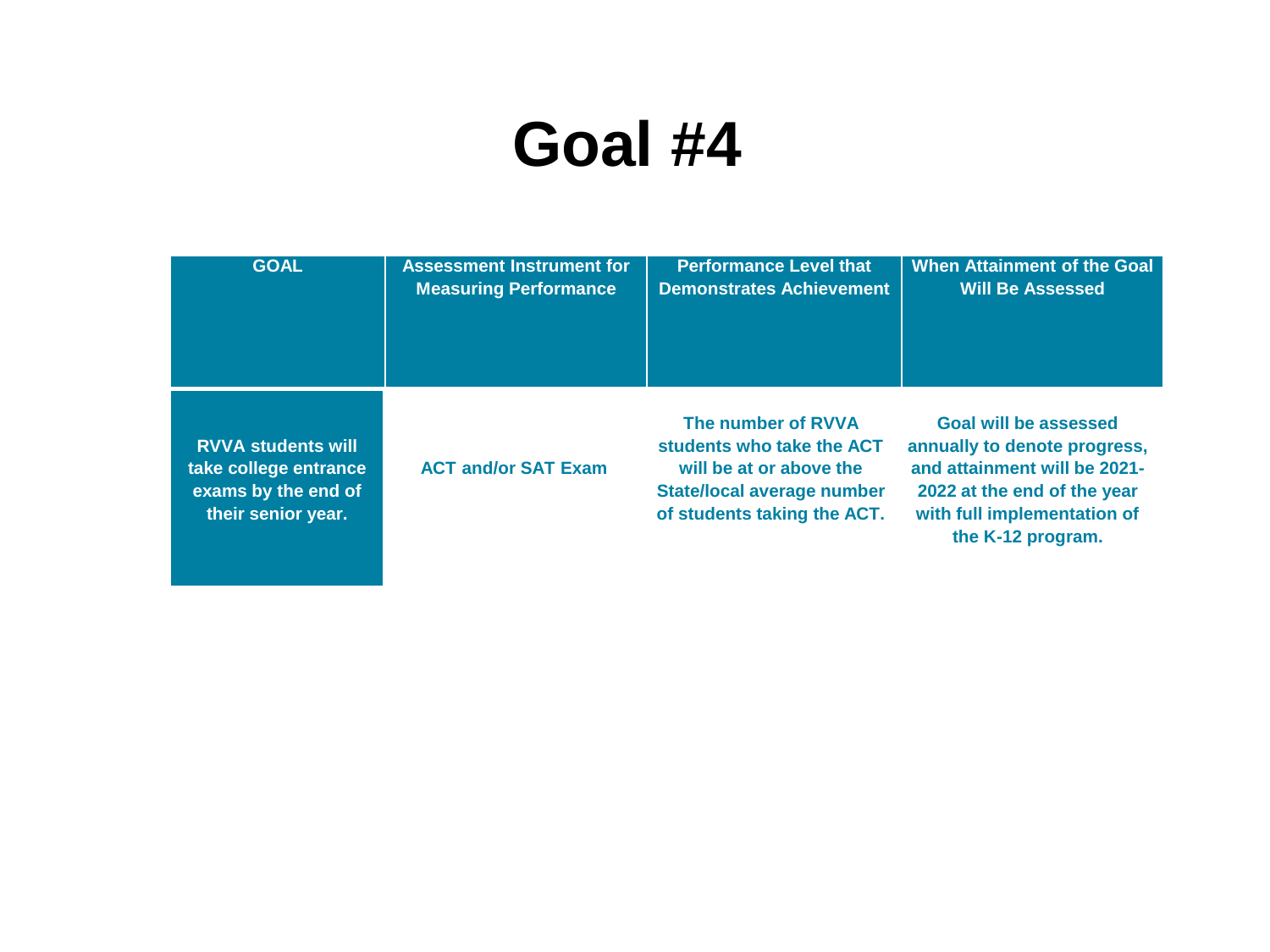**All 11th Grade Students Took the ACT**

ä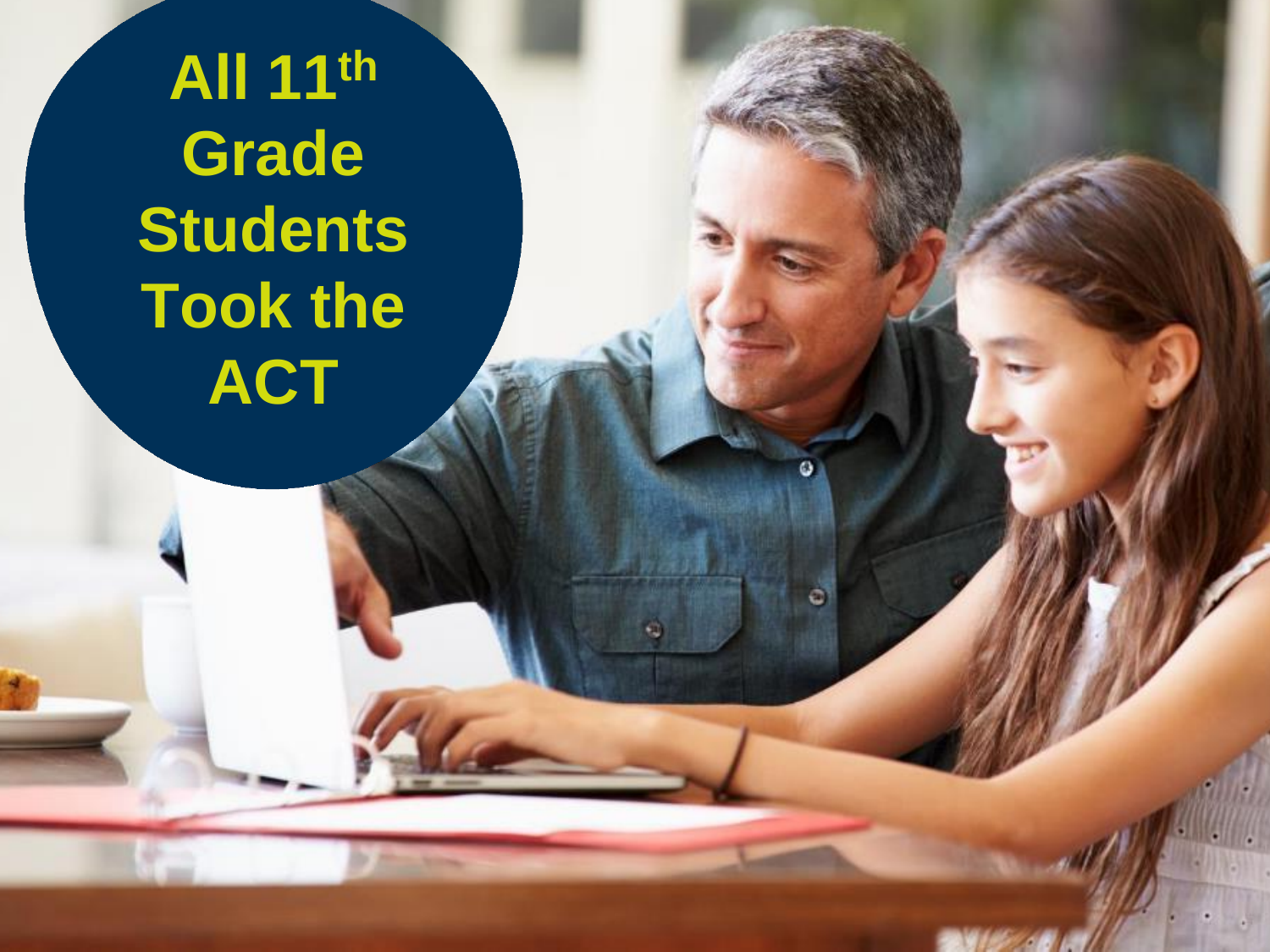**RVVA Staff Members**

#### **Arkansas Certified Teachers**

**AQT Certified Teachers** 

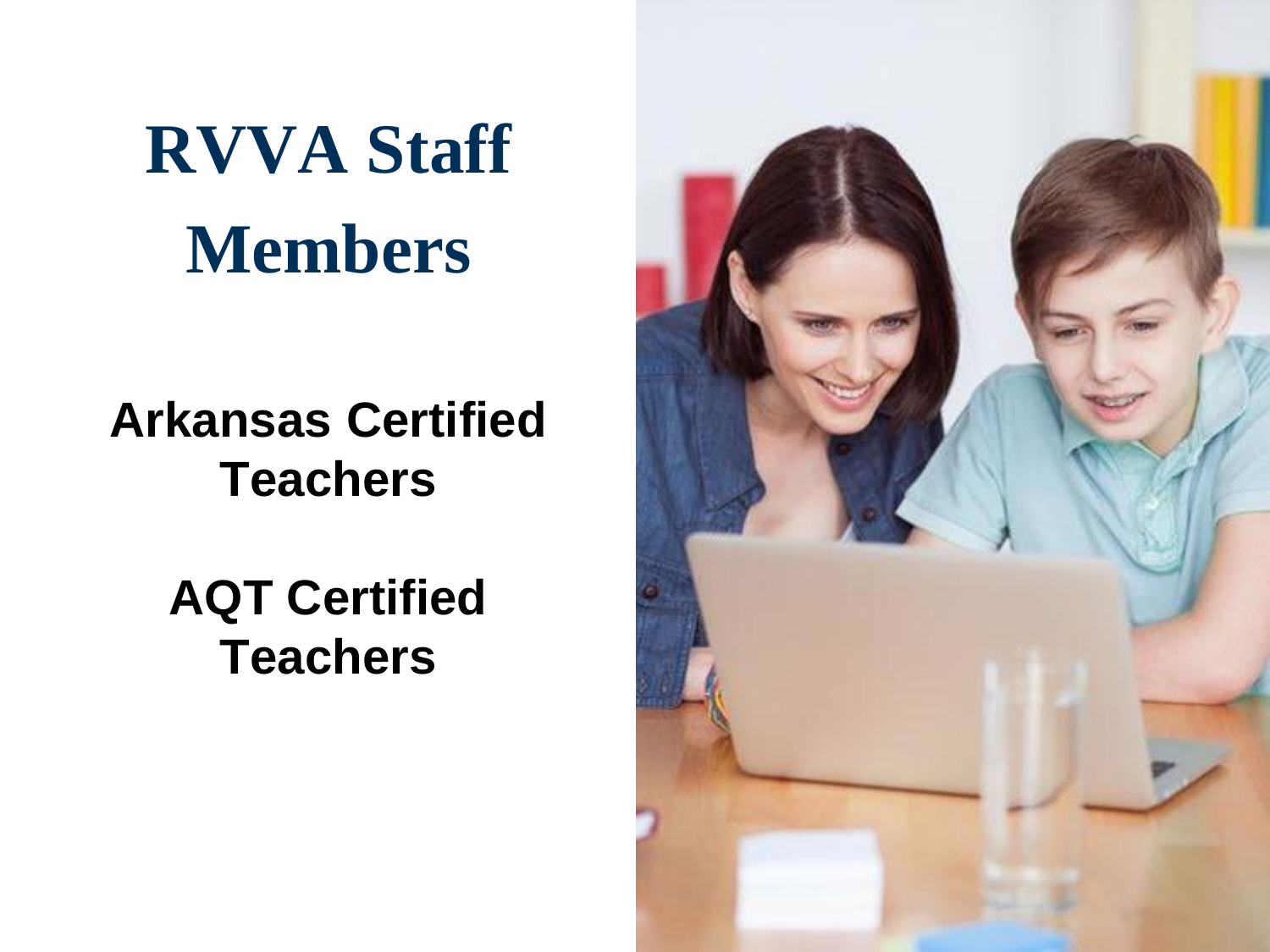## **River Valley Virtual Academy**

## **School Improvement Plan**